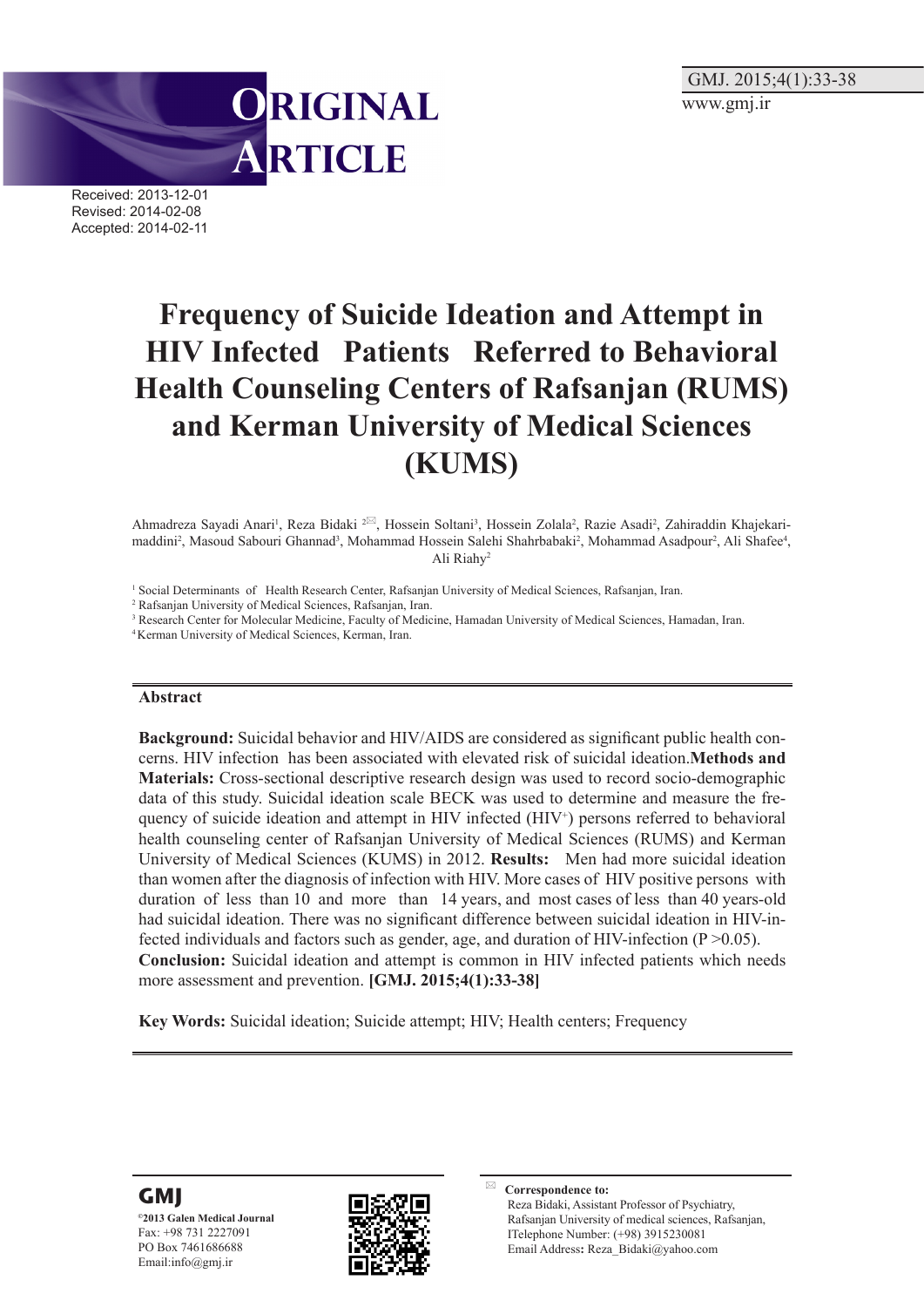## **Introduction**

Geographic variations in certain coun-<br>tries and regions, suicidal behavior and HIV/AIDS continue to be the major worldwide health care priorities [1]. According to Tehran University of Medical Sciences and Health Services reports in Iran, 25,041 people infected with HIV/AIDS were identified in 2012 from which 90.6% of them were male and 9.4% female [2].In HIV-seropositive individuals, social withdrawal, lack of social support, adjustment and psychiatric disorders [3], drug/alcohol abuse, history of depression, childhood trauma, neuroticism and receiving antidepressant medication are considered as risk factors for suicide attempt [4]. HIV can be transmitted through insecure sexual intercourse (anal or vaginal), transfusion of contaminated blood, sharing of contaminated needles, pregnancy (from mother to her infant), childbirth, and breast feeding [5]. In patients with no previous psychiatric history, physicians have been advised to assess the suicide risk in regular office visit [6]. A study in Amsterdam showed that HIV-positive patients presented more symptoms like guilt, fear, anger and also they expressed considerably more suicidal ideation, thus, general practitioners and internists should be educated to distinguish mental health diseases in patients with HIV [7]. Another research in Denmark indicated that Suicide risk is increased in patients with AIDS/HIV [8} In general population, average annual rate of suicide attempt ranged from 2.6 to 1100 per 100,000 person-years in the recent decades in countries of the Eastern Mediterranean region [9] AIDS patients are shown to have less current suicidal ideation than patients with AIDS-related complex and asymptomatic HIV<sup>+</sup>. Lower suicidality in patients was independent from age and gender [9]. However, another research showed that gender and age were considerably related to suicidal ideation so that younger age group were more prone to suicide, and also young males had a 1.8 times higher risk for suicidal ideation in comparison to females [10]. The discrepancy for results remains to be clarified. Suicide attempt and HIV/AIDS account for important public health concerns [11]. HIV has been associated with elevated risk of suicidal attempt [12]. AIDS diagnosis, psychiatric symptoms, and physical or sexual abuse are important positive predictors of both suicide ideation or attempt [13] and hence major depressive disorder, suicidal ideation and attempt, suicidal are common among HIV-infected persons [12,14-17]. Nevertheless, data is insufficient regarding the frequency of suicidality in Iran. Thus, the aim of this study was to determine the frequency of suicide ideation and attempt among HIV patients who referred to behavioral health counseling centers of Rafsanjan University of Medical Sciences (RUMS) and Kerman University of Medical Sciences (KUMS) in 2012.

## **Material and Methods**

## *Study Population*

This was a cross-sectional and descriptive research design which recorded a socio-demographic data. Beck's Suicidal ideation scale was used to determine the frequency of suicidal ideation and attempt among HIV infected (HIV<sup>+</sup>) persons who referred to behavioral health counseling centers of Rafsanjan (RUMS) and Kerman universities of medical sciences (KUMS) in 2012.

#### *Participants*

Participants of this study included RUMS  $(N=45)$  and KUMS  $(N=65)$  from which 82 HIV-positive persons were enrolled with personal satisfaction, and others did not consent to participate in the study (None of the patients had AIDS).

#### *Data Collection*

HIV-positive persons were interviewed by a psychiatrist in a private setting with a written letter of consent. Suicidal ideation was measured using Beck's scale that was used for the detection and measurement of the degree of attitudes, behaviors, and plan to commit suicide. The Questionnaire consisted of 19 questions which were about death wish, desire to attempt suicide, duration and frequency of suicidal ideation, feelings of self-control, and barriers to suicide or suicide attempt. It was scaled based on 3 point degrees 0, 1 and 2. The total score of each person ranged from 0 to 38. The first five questions had screening role. If individuals' response was indicative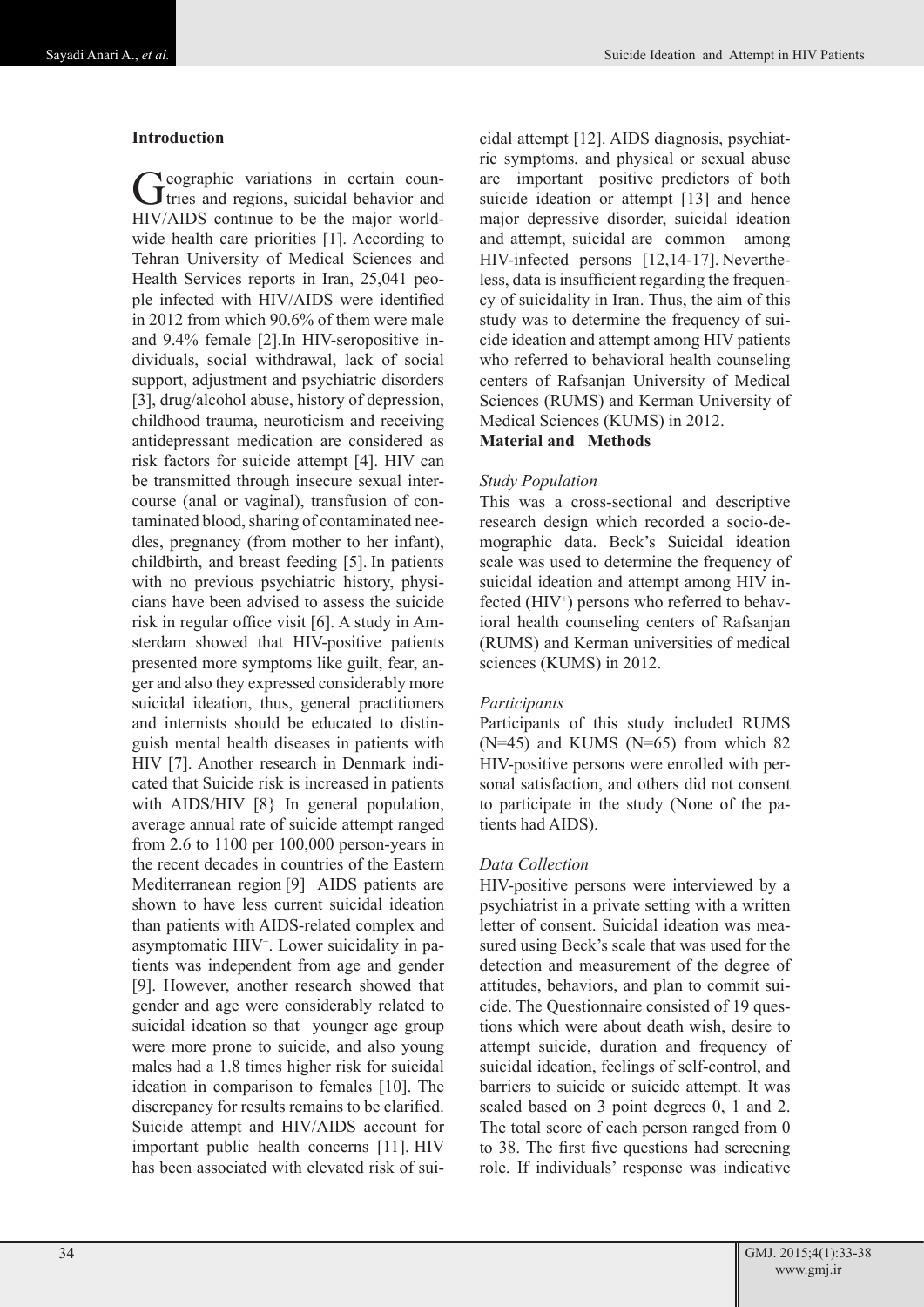of desire to suicide attempt, in that case they completed the next 14 questions. Participants were required to complete the questionnaire in 10 minutes.

Regarding the content of questions, suicide risk was determined as follows:

0-5: Suicidal ideation (Low Risk)

6-19: Preparation for suicide (High Risk) 20-38: Suicide attempt (Very High Risk)

#### *Data Analysis*

After interviews and completion of missing information by a psychiatrist, data were analyzed by SPSS version 16. Descriptive statistics was surveyed to identify respondent's demographic characteristics. Categorical variables were measured as percentages while continuous variables were expressed as means. Chi-square test was used to assess the relationship among study variables. P<0.05 was considered as significance level.

#### **Results**

The mean age of participants was 39.95 and the majority of them were men (84.1%) who lived in Kerman city. Reviewing the suffering period showed that the majority of cases (76.8%) had suffered less than 10 years (Table

**Table 1.** Distribution of demographic variables

1). 25 (30.5%) and 40 (48.8%) of the cases had suicidal ideation before and after being infected with HIV, respectively. Eighteen (22%) and 28 (34.1%) of the cases had suicide attempt before and after being infected with HIV, respectively (Table 2).

Results showed that men had more suicide ideation than women after infection. Thirty five (50.7%) men and 5 (38.5%) women had suicide ideation (Totally 40 cases). Moreover, most cases with HIV positivity  $\leq 10$  and  $>14$ years had suicide ideation. Regarding the age of patients, most cases ≤40 years old had suicide ideation. As Table 3 represents, there was no significant difference between suicide ideation and factors such as gender, age, and duration of HIV infection at  $p > 0.05$ .

Results showed that 26 (37.7%) men and 2 (15.4%) women had suicidal attempts after HIV infection (Totally 28 cases). Most of the cases (37.5%) among whom duration of HIV infection was 11-14 years, had suicide attempt and most of the cases  $(41.3\%)$  aged  $\leq 40$  years old had suicide ideation. As shown in Table 4, there was no significant difference between suicide ideation in HIV-infected individuals and factors such as gender, age and duration of HIV-infection at  $P > 0.05$ .

| Variable                 |                    | <b>Frequency</b> | Percentage |  |  |
|--------------------------|--------------------|------------------|------------|--|--|
|                          | Up to $40$         | 46               | 56.1       |  |  |
| Age                      | More than 40years  | 36               | 43.9       |  |  |
|                          | Male               | 69               | 84.1       |  |  |
| Gender                   | Female             | 13               | 15.9       |  |  |
|                          | Up to 10 years     | 63               | 76.8       |  |  |
| Duration of HIV positive | $11 - 14$          | 8                | 9.8        |  |  |
|                          | More than 14 years | 11               | 13.4       |  |  |

**Table 2.** Distribution of Sample Suicidal Ideation and Attempt, pre and post HIV Infection (F: Frequency)

| Variable         |     |               | <b>Pre HIV infection</b> | <b>Post HIV infection</b> |  |  |  |
|------------------|-----|---------------|--------------------------|---------------------------|--|--|--|
|                  | Yes | F             | 25                       | 40                        |  |  |  |
| Suicide ideation |     | $\frac{0}{0}$ | 30.5                     | 48.8                      |  |  |  |
|                  | No  | F             | 57                       | 42                        |  |  |  |
|                  |     | $\frac{0}{0}$ | 69.5                     | 51.2                      |  |  |  |
|                  | Yes | F             | 18                       | 28                        |  |  |  |
| Suicide attempt  |     | $\frac{0}{0}$ | 22                       | 34.1                      |  |  |  |
|                  | No  | F             | 64                       | 54                        |  |  |  |
|                  |     | $^{0/2}$      | 78                       | 65.9                      |  |  |  |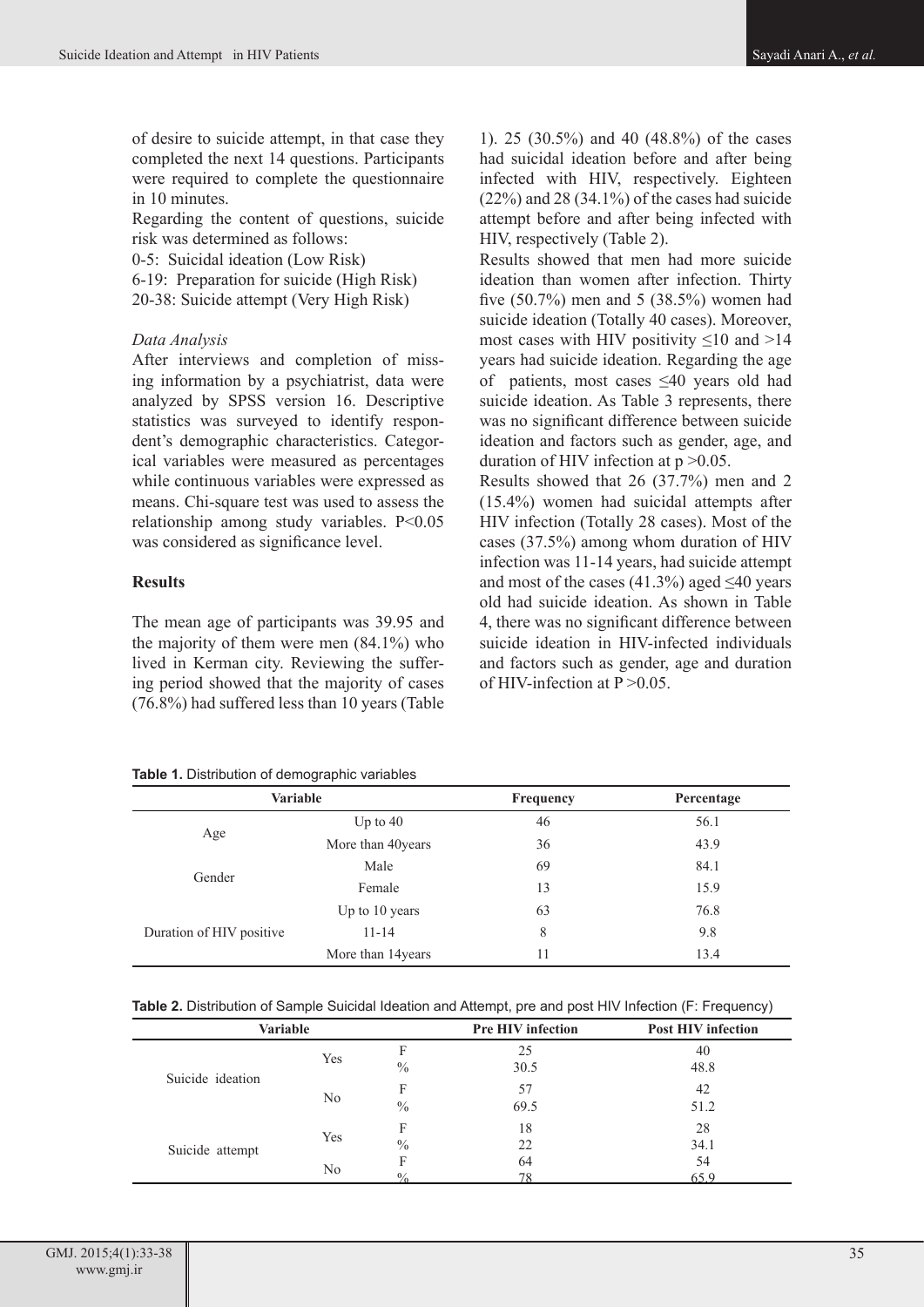| <b>Variable</b>    |       |                 | Gender |                                | <b>Duration of HIV infection</b> |                                     | Age       |      |              |                                     |      |              |
|--------------------|-------|-----------------|--------|--------------------------------|----------------------------------|-------------------------------------|-----------|------|--------------|-------------------------------------|------|--------------|
|                    |       |                 | Male   | Female                         | <b>Total</b>                     | $\leq10v$                           | $11 - 14$ | >14v | <b>Total</b> | $\leq 40y$                          | >40v | <b>Total</b> |
| infection          |       | F               | 35     | 5                              | 40                               | 30                                  | 4         | 6    | 40           | 26                                  | 14   | 40           |
|                    | Yes   | $%$ in<br>group | 50.7   | 38.5                           | 48.8                             | 47.6                                | 6.3       | 54.5 | 48.8         | 56.5                                | 38.9 | 48.8         |
| ideation After HIV | No    | N               | 34     | 8                              | 42                               | 33                                  | 4         | 5    | 42           | 20                                  | 22   | 42           |
|                    |       | $%$ in<br>group | 49.3   | 61.5                           | 51.2                             | 52.4                                | 50        | 45.5 | 51.2         | 43.5                                | 61.1 | 51.2         |
|                    | Total | N               | 69     | 13                             | 82                               | 63                                  | 8         | 11   | 82           | 46                                  | 36   | 82           |
|                    |       | $%$ in<br>group | 100    | 100                            | 100                              | 100                                 | 100       | 100  | 100          | 100                                 | 100  | 100          |
| Suicidal           |       |                 |        | $X2 = 0.658$ df=1<br>$P=0.417$ |                                  | $df=2$<br>$X2 = 0.185$<br>$P=0.912$ |           |      |              | $df=2$<br>$X2 = 2.513$<br>$P=0.113$ |      |              |

**Table 3.** Comparison of Suicidal Ideation after HIV Infection by Gender, Duration of HIV Positive and Age (F: Frequency)

**Table 4.** Comparison Between Mean of Suicidal Attempt After HIV Infection by Gender, Duration of HIV Positive and Age (F: Frequency)

| <b>Variable</b>                       |       | Gender             |      |           |              | <b>Duration of HIV infection</b> |           |           |                    | Age        |      |              |
|---------------------------------------|-------|--------------------|------|-----------|--------------|----------------------------------|-----------|-----------|--------------------|------------|------|--------------|
|                                       |       |                    | Male | Female    | <b>Total</b> | $\leq10y$                        | $11 - 14$ | >14v      | <b>Total</b>       | $\leq 40v$ | >40y | <b>Total</b> |
| Suicidal ideation After HIV infection |       | F                  | 26   | 2         | 28           | 21                               | 3         | 4         | 28                 | 19         | 9    | 28           |
|                                       | Yes   | $%$ in<br>group    | 37.7 | 15.4      | 34.1         | 33.3                             | 37.5      | 36.4      | 34.1               | 41.3       | 25   | 31.1         |
|                                       |       | N                  | 43   | 11        | 54           | 42                               | 5         | 7         | 54                 | 27         | 27   | 54           |
|                                       | No    | $%$ in<br>group    | 62.3 | 84.6      | 65.9         | 66.7                             | 62.5      | 63.6      | 65.9               | 58.7       | 75   | 65.9         |
|                                       |       | N                  | 69   | 13        | 82           | 63                               | 8         | 11        | 82                 | 46         | 36   | 82           |
|                                       | Total | $%$ in<br>group    | 100  | 100       | 100          | 100                              | 100       | 100       | 100                | 100        | 100  | 100          |
|                                       |       | $X^2 = 2.418$ df=1 |      |           |              | $X^2 = 0.083$<br>$df=2$          |           |           | $X^2 = 2.387$ df=1 |            |      |              |
| $P=0.120$                             |       |                    |      | $P=0.960$ |              |                                  |           | $P=0.122$ |                    |            |      |              |

#### **Discussion**

The total sample size was 82 HIV patients, majority of them men. In both centers (RUMS & KUMS), 30.5% and 48.8 % of cases had suicide ideation before and after HIV infection respectively. Twenty percent of the cases in Rafsanjan and 34.1 % of them in Kerman had suicide attempt before and after HIV infection, respectively.

Men's suicide ideation was higher than women following HIV infection. Suicide ideation following HIV infection was generally higher than those of pre-HIV infection (from 30.5% to 48.8%). It was the same for suicide attempt (from  $22\%$  to  $34.1\%$ ). There was no significant difference between suicidal ideation in HIV infected patients and factors such as gender, age and duration of HIV infection. In addition, no significant difference was observed between suicide attempt and previously mentioned factors. AIDS diagnosis, psychiatric symptoms, and physical or sexual abuse were significant positive predictors of both suicidal ideation and attempts[13].

In a study, Jia showed that 38.6% of suicidal and 29.0% of control patients developed psychiatric disorders following the diagnosis of AIDS/HIV infection. Reports suggested that AIDS/HIV infection constitutes a significant risk factor for subsequent suicide. Therefore, clinical capacities should be improved to address psychosocial and existential needs in the treatment of patients with AIDS/HIV infection [18].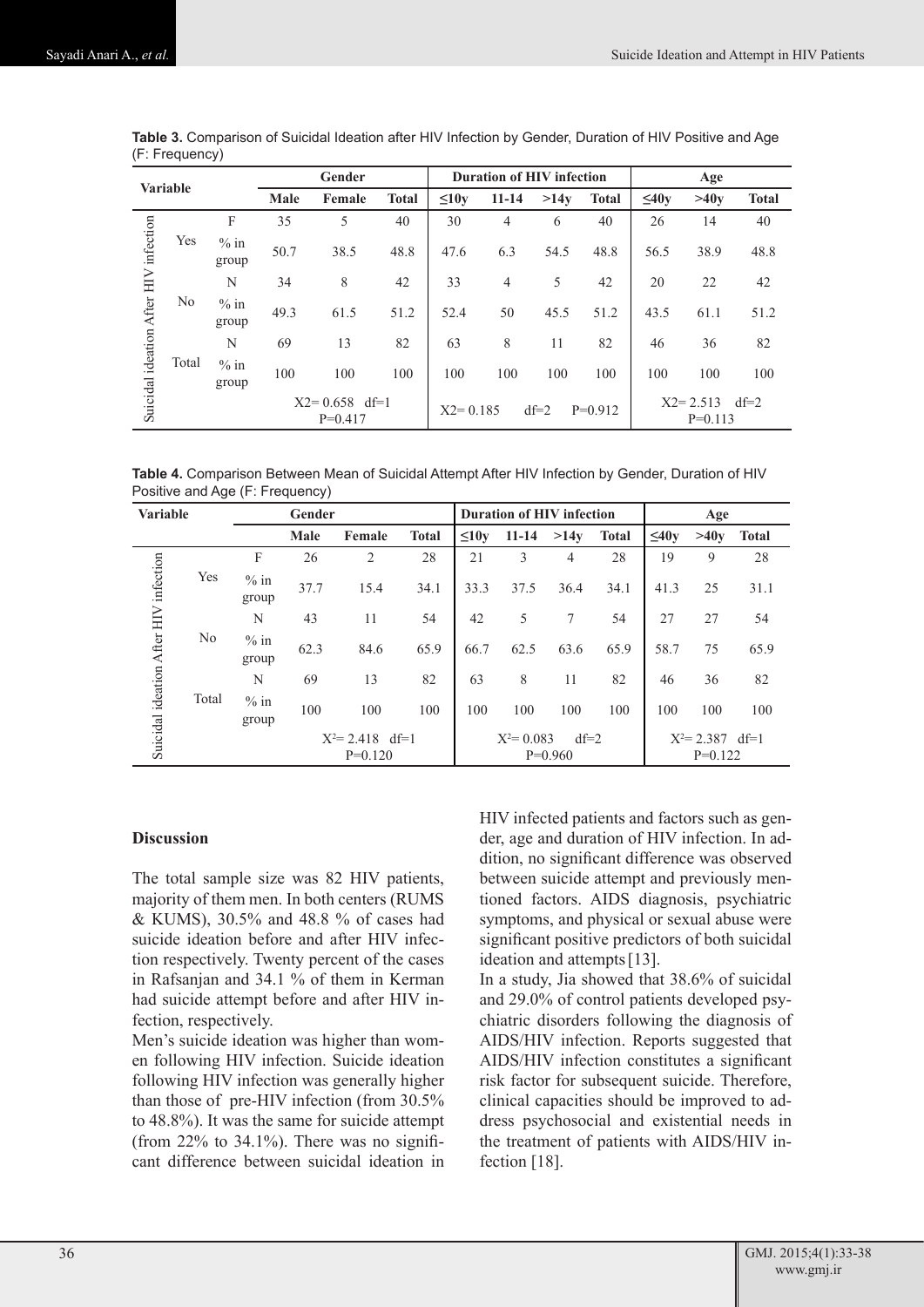[Kinyanda](http://www.ncbi.nlm.nih.gov/pubmed?term=Kinyanda E%5BAuthor%5D&cauthor=true&cauthor_uid=22713589) reported that prevalence of moderate to high risk for suicidality (MHS) was 7.8% and lifetime prevalence of suicide attempt was 3.9% [19]. He also showed that female gender, food insecurity, increasing negative life events, high stress score, poor coping styles, past psychiatric history, psychosocial impairments, diagnosis of post-traumatic stress disorder (PTSD), generalized anxiety disorder (GAD) and major depressive disorder (MDD) were associated with MHS. He suggested that results identify potential targets to mitigate risk through treatment of psychiatric disorders and promote greater adaptation to living with HIV/AIDS [19].

In a study which was performed by Shelton in 2006, 59% of individuals reported suicide thoughts and 50% of those reported attempting suicide at some point in life-long [16].

[Préau](http://www.ncbi.nlm.nih.gov/pubmed?term=Pr%C3%A9au M%5BAuthor%5D&cauthor=true&cauthor_uid=18777220) *et al.* (2008) showed that 23% of HIV/ AIDS patients had suicide attempts and related factors included sex, age, economic failures and the social and family supports influenced suicide attempt outbreak. This shows the general result of the survey as having a high suicide attempt breakout among HIV/ AIDS patients [20].

Cooperman et al (2005) showed that 26% of women reported suicide attempt once HIV was diagnosed. Forty two percents of them made an attempt in the first month following diagnosis and 27% of women acted within the first week. Therefore, suicide prevention strategies should be considered for HIV-positive women without delay following diagnosis [13].

It has been shown that 9 to 22% of HIV/ AIDS patients have been considered as high risk for suicide commitment, particularly men. This study suggested that social isolation can be an important risk factor. Therefore, social psychological supports should be considered as key part of treatment plans [21]. Current results are in agreement with Keiser showing that HIV/AIDS patients had a higher suicide attempt risk [22].

Schlebusch in his study reported that HIV/ AIDS patients had more risk for completed suicide [23]. As the results of our study indicated, suicide is common in HIV population. We conclude that HIV seropositive, male gender and age may be as important risk factors for suicide in patients with HIV.

## **Conclusion**

Suicide ideation and attempt are prevalent in HIV patients. We suggest planning counseling sessions for patients with HIV to prevent suicide ideation and attempt in these groups of patients.

## **Acknowledgement**

This survey was based on a research plan and thesis for the fulfillment of Doctoral degree at Rafsanjan University of Medical Sciences, approved in research committee of this University. We have received financial support by research unit of Rafsanjan University of Medical Sciences. All authors of this study express their special thanks to the officials of Kerman and Rafsanjan health centers that helped them conduct this research.

# **Conflict of Interest**

There is no conflict of interest in this research.

# **References**

- 1. Schlebusch L, Govender RD. Age, gender and suicidal ideation following voluntary HIV counseling and testing. Int J Environ Res Public Health 2012; 9(2):521-30.
- 2. Shahnazi A, Forouzan AS, Nedjat Sh, Asgari S, Majdzadeh R. Barrier and Facilitators of HIV Related Risky Sexual Behavior. Iranian

J Publ Health, 2013; 42(8): 842-53.

3. Bagheripoor H, Khaje Karimaddini Z, Purrashidi Boshrabadi A, Reza Sayyadi Anar A, Sabouri Ghannad M, Bidaki R, et al. Frequency of Major Psychiatric Disorders in Patients with HIV in Health Care Centers of Rafsanjan and Kerman in 2012. GMJ.